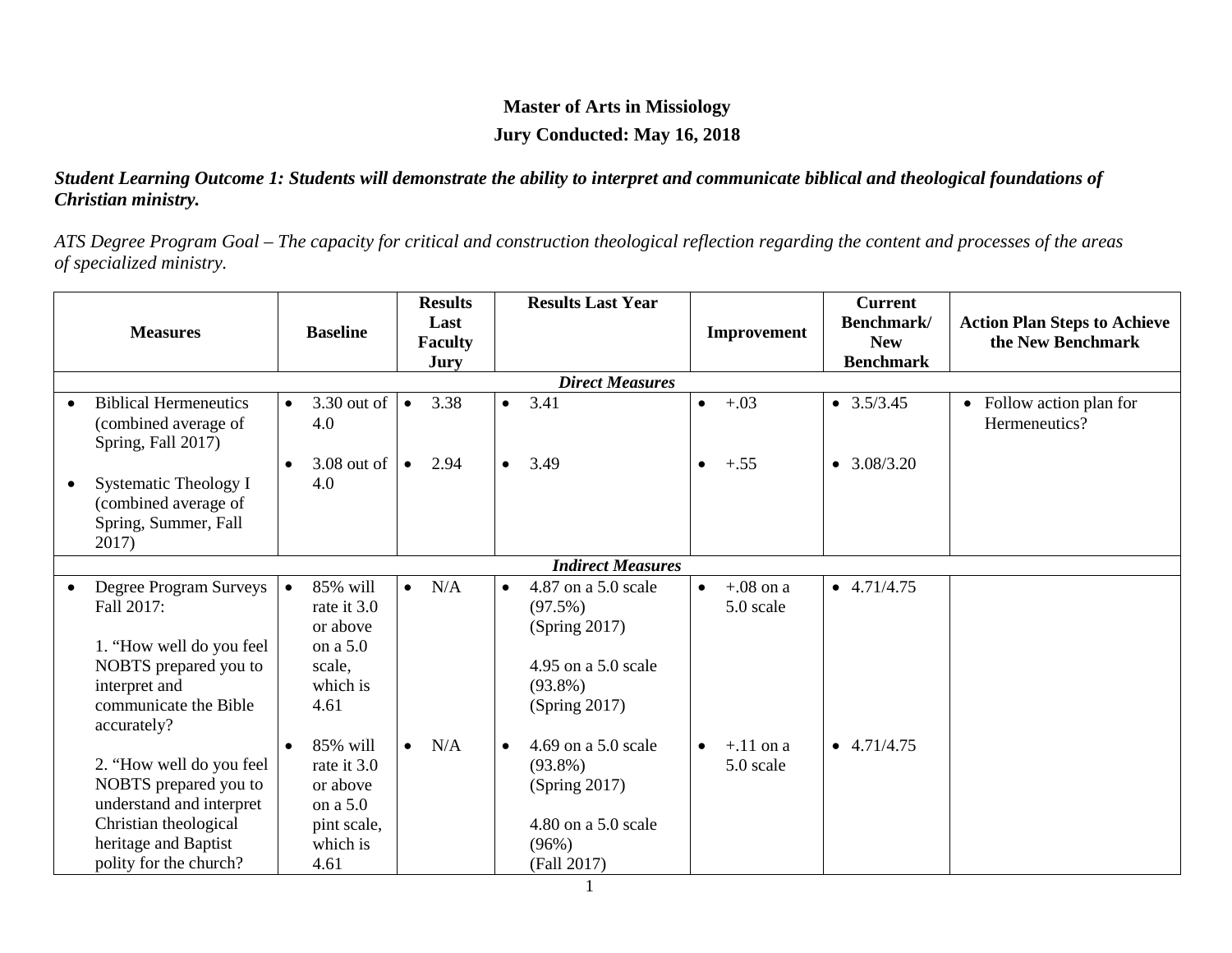#### *Student Learning Objective 2: Students will communicate an understanding of how to learn, live in, and develop a ministry contextualized to another culture.*

*ATS Degree Program Goal– Skill in the design, implementation, and assessment of ministry in these specialized areas.*

| <b>Measures</b>        |                                                                                                                                                    |           | <b>Results</b><br>Last<br><b>Baseline</b><br><b>Faculty</b><br><b>Jury</b>    |           |      | <b>Results Last Year</b> |                                     | Improvement | <b>Current</b><br>Benchmark/<br><b>New</b><br><b>Benchmark</b> | <b>Action Plan Steps to Achieve</b><br>the New Benchmark |                                                                   |  |  |
|------------------------|----------------------------------------------------------------------------------------------------------------------------------------------------|-----------|-------------------------------------------------------------------------------|-----------|------|--------------------------|-------------------------------------|-------------|----------------------------------------------------------------|----------------------------------------------------------|-------------------------------------------------------------------|--|--|
| <b>Direct Measures</b> |                                                                                                                                                    |           |                                                                               |           |      |                          |                                     |             |                                                                |                                                          |                                                                   |  |  |
| $\bullet$              | Life and Work of the<br>Missionary (Fall $2016 -$<br>last time taught)                                                                             | $\bullet$ | 2.5                                                                           | $\bullet$ | 2.86 | $\bullet$                | 2.86                                | $\bullet$   | N/A                                                            | $\bullet$ 2.9/2.9                                        | Review the rotation of<br>$\bullet$<br>class (cycle appropriate?) |  |  |
|                        | <b>Indirect Measures</b>                                                                                                                           |           |                                                                               |           |      |                          |                                     |             |                                                                |                                                          |                                                                   |  |  |
| $\bullet$              | Degree Program Surveys<br>Fall 2017:<br>"How well do you feel<br>NOBTS prepared you to<br>serve churches<br>effectively through team<br>ministry?" | $\bullet$ | 85% will<br>rate it 3.0<br>or above<br>on a 5.0<br>scale,<br>which is<br>4.61 | $\bullet$ | N/A  | $\bullet$                | 97%, which is 4.7 on<br>a 5.0 scale | $\bullet$   | N/A                                                            | $\bullet$ 4.61/4.70                                      |                                                                   |  |  |
|                        | Noel-Levitz, Question 4                                                                                                                            | $\bullet$ | 6.33                                                                          | $\bullet$ | 6.00 | $\bullet$                | 6.21                                | $\bullet$   | $+2.1$                                                         | $\bullet$ 6.20/                                          |                                                                   |  |  |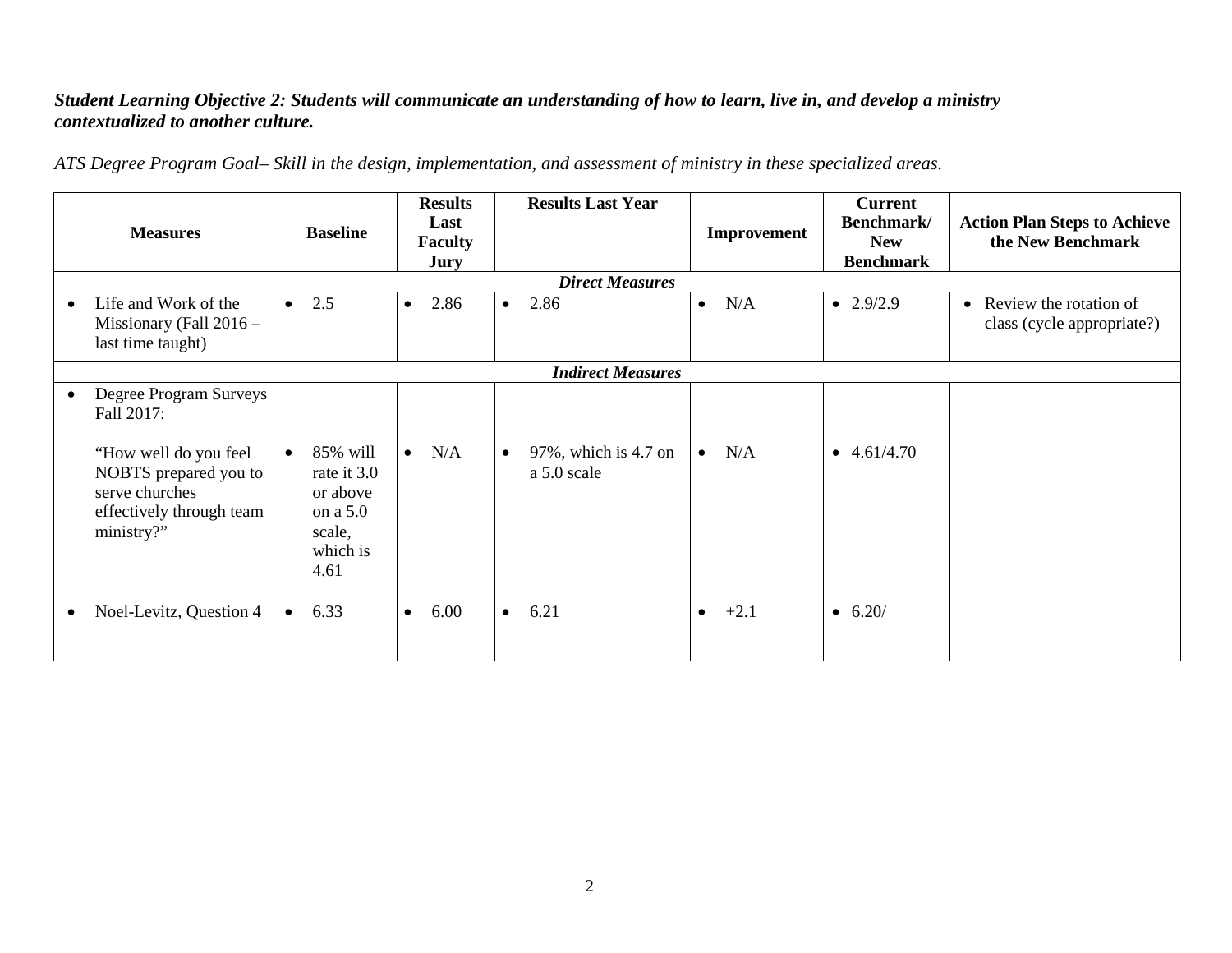### *Student Learning Objective 3: Students will develop a broad range of biblical and theological understanding, based on cross-cultural perspectives.*

*ATS Degree Program Goal – An understanding of the various disciplines that undergird the area of specialized ministry.*

| <b>Measures</b>                                                                                                                                                                                                                 | <b>Baseline</b>                                                                            | <b>Results</b><br>Last<br><b>Faculty</b><br>Jury | <b>Results Last Year</b>                                                                       | Improvement      | <b>Current</b><br>Benchmark/<br><b>New</b><br><b>Benchmark</b> | <b>Action Plan Steps to Achieve</b><br>the New Benchmark                                                                                                       |  |  |  |  |
|---------------------------------------------------------------------------------------------------------------------------------------------------------------------------------------------------------------------------------|--------------------------------------------------------------------------------------------|--------------------------------------------------|------------------------------------------------------------------------------------------------|------------------|----------------------------------------------------------------|----------------------------------------------------------------------------------------------------------------------------------------------------------------|--|--|--|--|
|                                                                                                                                                                                                                                 |                                                                                            |                                                  |                                                                                                |                  |                                                                |                                                                                                                                                                |  |  |  |  |
| Life and Work of the<br>Missionary (Fall $2016 -$<br>last time taught)                                                                                                                                                          | 2.5<br>$\bullet$                                                                           | 2.86<br>$\bullet$                                | 2.86<br>$\bullet$                                                                              | N/A<br>$\bullet$ | $\bullet$ 2.9/2.9                                              | • Review the rotation/cycle<br>of the course is offered as<br>needed                                                                                           |  |  |  |  |
| <b>Indirect Measures</b>                                                                                                                                                                                                        |                                                                                            |                                                  |                                                                                                |                  |                                                                |                                                                                                                                                                |  |  |  |  |
| Degree Program Surveys<br>Fall 2017:<br>1. "In your ministry<br>context, how well do you<br>feel NOBTS prepared<br>you to fulfill the Great<br>Commission and the<br><b>Great Commandments</b><br>through the local<br>church?" | 85% will<br>$\bullet$<br>rate it 3.0<br>or above<br>on a 5.0<br>scale,<br>which is<br>4.61 | N/A<br>$\bullet$                                 | 100% rate 3 or better<br>$\bullet$<br>on a 5.0 scale<br>$-3 - 13%$<br>$-4 - 31%$<br>$-5 - 56%$ | N/A<br>$\bullet$ | • 4.7                                                          | Emphasize in class how<br>$\bullet$<br>the content applies to<br>fulfilling the Great<br>Commission and the Great<br>Commandments through<br>the local church. |  |  |  |  |
| 2. "How well do you feel<br>NOBTS prepared you to<br>stimulate church health<br>through mobilizing the<br>church for missions,<br>evangelism, discipleship,<br>and church growth?"                                              | 85% will<br>$\bullet$<br>rate it 3.0<br>or above<br>on a 5.0<br>scale,<br>which is<br>4.61 | N/A<br>$\bullet$                                 | 97%, which is 4.85<br>$\bullet$<br>on a 5.0 scale                                              | N/A<br>$\bullet$ | • 4.7                                                          |                                                                                                                                                                |  |  |  |  |